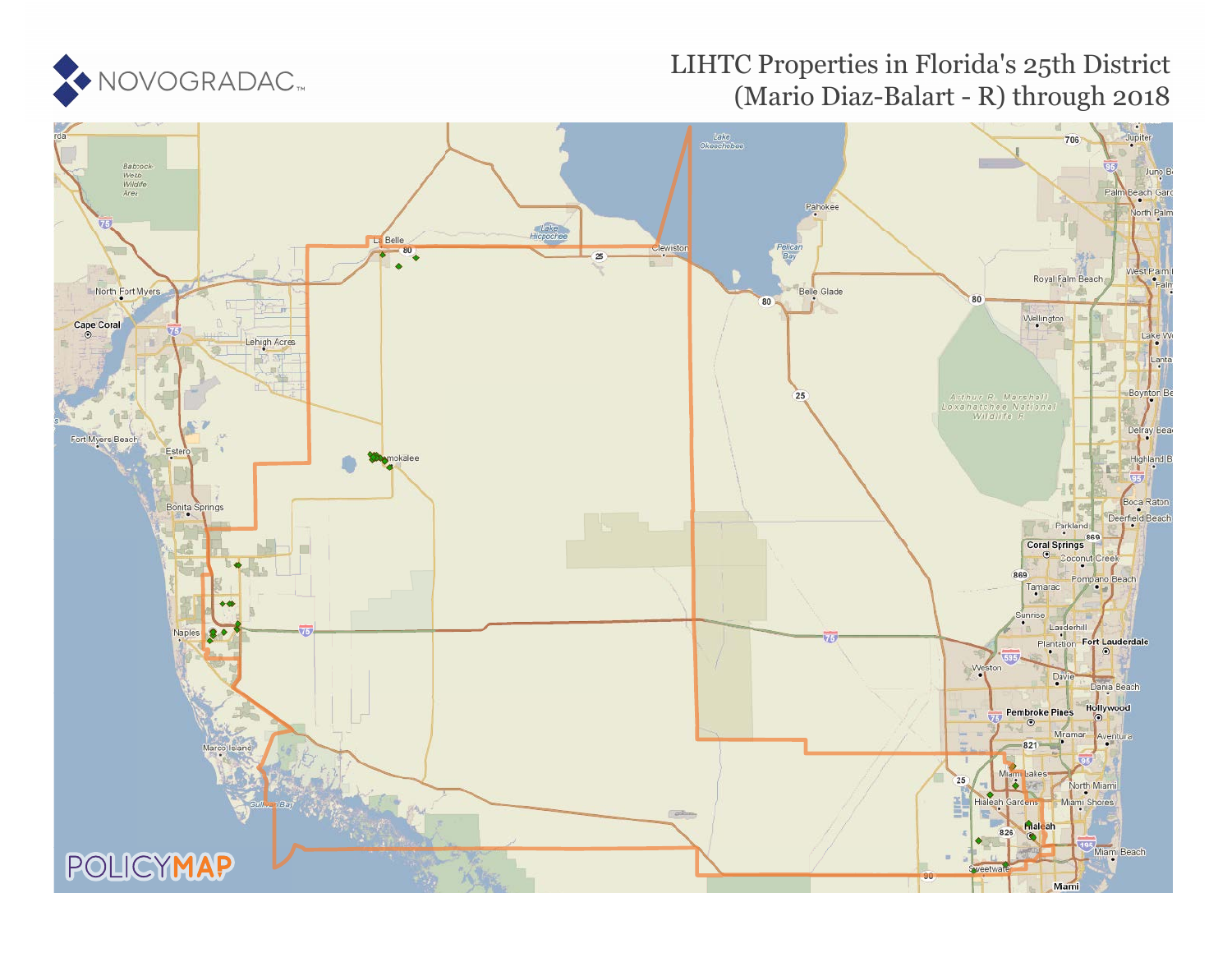| <b>Project Name</b>                       | <b>Address</b>                                  | <b>City</b>      | <b>State</b> | <b>Zip Code</b> | Nonprofit<br><b>Sponsor</b> | <b>Allocation</b><br>Year | Annual<br><b>Allocated</b><br><b>Amount</b> | in Service           | <b>Year Placed Construction</b><br><b>Type</b> | <b>Total</b><br><b>Units</b> | Low<br><b>Income</b><br><b>Units</b> | <b>Rent or</b><br><b>Income</b><br><b>Ceiling</b> | <b>Credit</b><br><b>Percentag Exempt</b><br>$\bullet$ | Tax-<br><b>Bond</b> | <b>HUD Multi-</b><br>Family<br>Financing/Rent<br>al Assistance |
|-------------------------------------------|-------------------------------------------------|------------------|--------------|-----------------|-----------------------------|---------------------------|---------------------------------------------|----------------------|------------------------------------------------|------------------------------|--------------------------------------|---------------------------------------------------|-------------------------------------------------------|---------------------|----------------------------------------------------------------|
| <b>VIZCAYA VILLAS</b>                     | 8005 NW<br><b>EIGHTH ST</b>                     | MIAMI            | FL           | 33126           | No                          | 1998                      | \$0                                         | 1997                 | <b>New Construction</b>                        | 174                          | 174                                  |                                                   | 30%<br>present<br>value                               | Yes                 |                                                                |
| <b>MEADOW LAKES I</b>                     | 105 MANOR<br><b>BLVD</b>                        | <b>NAPLES</b>    | FL           | 34104           |                             | 1997                      | \$0                                         | 1997                 | Not Indicated                                  | 128                          | 128                                  |                                                   | 30%<br>present<br>value                               | Yes                 |                                                                |
| <b>GREEN VISTA</b>                        | 18100 NW<br>68TH AVE                            | <b>HIALEAH</b>   | FL           | 33015           | $\mathbf{N}\mathbf{o}$      | 1998                      | $\$0$                                       | 1998                 | <b>New Construction</b>                        | 94                           | 94                                   |                                                   | 30%<br>present<br>value                               | Yes                 |                                                                |
| <b>MIRA VERDE</b>                         | 6849 SANTA FE $_{\rm LABELLE}$<br>S             |                  | FL.          | 33935           | No                          | 1998                      | \$0                                         | 1998                 | <b>New Construction</b>                        | 140                          | 140                                  |                                                   | 70%<br>present<br>value                               | No                  |                                                                |
| COLLINGSWOOD                              | 4001<br>COLLINGSWO LABELLE<br><b>OD BLVD</b>    |                  | FL.          | 33935           | No                          | 1997                      | \$0                                         | 1999                 | <b>New Construction</b>                        | 36                           | 36                                   |                                                   | 70%<br>present<br>value                               | No                  |                                                                |
| <b>BROMELIA PLACE</b>                     | 612 N 11TH ST IMMOKALEE                         |                  | FL.          | 34142           |                             | 2008                      | \$0                                         | 2007                 | Not Indicated                                  | 30                           | 30                                   |                                                   | 70%<br>present<br>value                               | No                  |                                                                |
| <b>CRESTVIEW PARK</b>                     | <b>2903 LAKE</b><br><b>TRAFFORD RD</b>          | <b>IMMOKALEE</b> | FL           | 34142           | No                          | 2008                      | \$1,300,000                                 | 2008                 | <b>New Construction</b>                        | 208                          | $\bf{0}$                             | <b>50% AMGI</b>                                   | 70%<br>present<br>value                               | $\mathbf{No}$       |                                                                |
| <b>CRESTVIEW PARK II</b>                  | 715<br><b>CRESTVIEW</b><br>DR                   | <b>IMMOKALEE</b> | FL.          | 34142           | No                          | 2010                      | \$1,414,000                                 | 2008                 | <b>New Construction</b>                        | 96                           | 96                                   | 60% AMGI                                          | 70%<br>present<br>value                               | No                  |                                                                |
| <b>EDEN GARDENS</b>                       | 1375<br>BOXWOOD DR IMMOKALEE                    |                  | FL           | 34142           | No                          | 2010                      | \$300,000                                   | 2009                 | <b>New Construction</b>                        | 51                           | 51                                   | 60% AMGI                                          | 70%<br>present<br>value                               | No                  |                                                                |
| <b>CHATEAUX</b>                           | 231 E SECOND<br><b>ST</b>                       | <b>HIALEAH</b>   | FL.          | 33010           | $\mathbf{N}\mathbf{o}$      | 1988                      | \$0                                         | Insufficient<br>Data | Acquisition and<br>Rehab                       | 28                           | 28                                   |                                                   | Not<br>Indicated                                      |                     |                                                                |
| <b>GARDEN LAKE OF</b><br><b>IMMOKOLEE</b> | $1022$ GARDEN $\_$ IMMOKALEE<br><b>LAKE CIR</b> |                  | FL           | 34142           | $\mathbf{N}\mathbf{o}$      | 1989                      | $\$0$                                       | Insufficient<br>Data | New Construction                               | 65                           | 65                                   |                                                   | Not<br>Indicated                                      |                     |                                                                |
| <b>IMMOKALEE RRH</b>                      | 913 N 18TH ST IMMOKALEE                         |                  | FL.          | 34142           | No                          | 1988                      | \$0                                         | Insufficient<br>Data | New Construction                               | 41                           | 41                                   |                                                   | Not<br>Indicated                                      |                     |                                                                |
| R & L                                     | 130 W 26TH ST HIALEAH                           |                  | FL           | 33010           | No                          | 1988                      | \$0                                         | Insufficient<br>Data | Acquisition and<br>Rehab                       | 10                           | 10                                   |                                                   | Not<br>Indicated                                      |                     |                                                                |

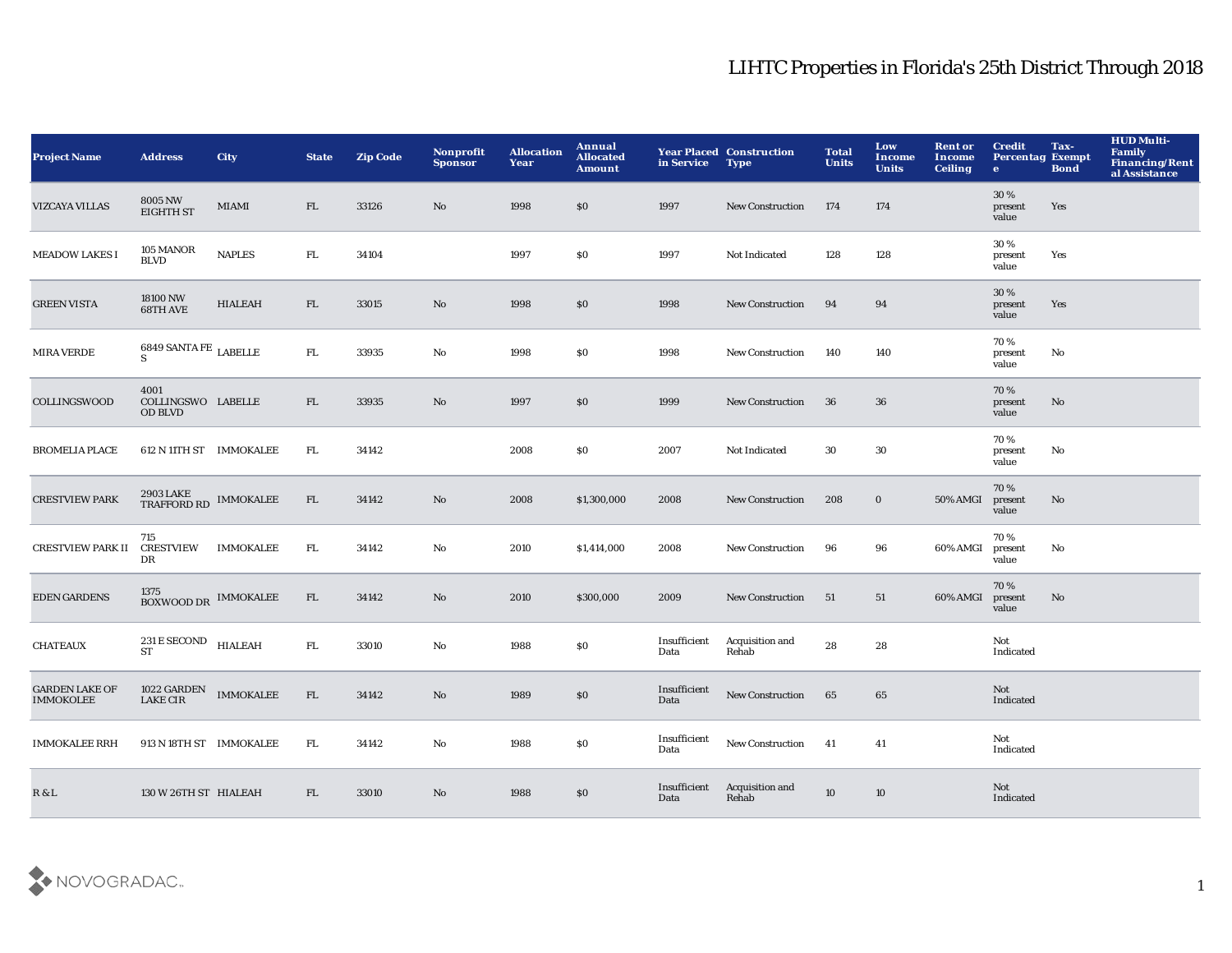| <b>Project Name</b>                        | <b>Address</b>                                | <b>City</b>      | <b>State</b> | <b>Zip Code</b> | Nonprofit<br><b>Sponsor</b> | <b>Allocation</b><br>Year | Annual<br><b>Allocated</b><br><b>Amount</b>      | in Service | <b>Year Placed Construction</b><br><b>Type</b> | <b>Total</b><br><b>Units</b> | Low<br><b>Income</b><br><b>Units</b> | <b>Rent or</b><br><b>Income</b><br><b>Ceiling</b> | <b>Credit</b><br><b>Percentag Exempt</b><br>$\bullet$ | Tax-<br><b>Bond</b> | <b>HUD Multi-</b><br>Family<br>Financing/Rent<br>al Assistance |
|--------------------------------------------|-----------------------------------------------|------------------|--------------|-----------------|-----------------------------|---------------------------|--------------------------------------------------|------------|------------------------------------------------|------------------------------|--------------------------------------|---------------------------------------------------|-------------------------------------------------------|---------------------|----------------------------------------------------------------|
| <b>LABELLE COMMONS</b>                     | 250 BRYAN<br><b>AVE</b>                       | <b>LABELLE</b>   | ${\rm FL}$   | 33935           | No                          | 1990                      | $\boldsymbol{\mathsf{S}}\boldsymbol{\mathsf{0}}$ | 1992       | New Construction                               | 32                           | 31                                   |                                                   | 30%<br>present<br>value                               | No                  |                                                                |
| <b>SANDERS PINES</b>                       | 2411 SANDERS<br>PINE CIR                      | <b>IMMOKALEE</b> | ${\rm FL}$   | 34142           | Yes                         | 1990                      | \$0                                              | 1992       | <b>New Construction</b>                        | 40                           | 40                                   |                                                   | 70%<br>present<br>value                               | No                  |                                                                |
| LA BELLE COMMONS                           | <b>284 BRYAN</b><br><b>AVE</b>                | <b>LABELLE</b>   | ${\rm FL}$   | 33935           |                             | 1992                      | S <sub>0</sub>                                   | 1992       | Not Indicated                                  | 32                           | $32\,$                               |                                                   | 70%<br>present<br>value                               | No                  |                                                                |
| <b>OAKHAVEN APTS</b>                       | 580<br><b>OAKHAVEN</b><br>CIR                 | <b>IMMOKALEE</b> | FL           | 34142           | No                          | 1991                      | \$0\$                                            | 1993       | <b>New Construction</b>                        | 160                          | 160                                  |                                                   | 70%<br>present<br>value                               | No                  |                                                                |
| <b>SUMMER GLEN</b>                         | 1012 SUMMER<br>GLEN BLVD                      | <b>IMMOKALEE</b> | FL.          | 34142           | No                          | 1992                      | \$0                                              | 1993       | New Construction                               | 45                           | 45                                   |                                                   | 70%<br>present<br>value                               | No                  |                                                                |
| <b>LAKE POINT PLAZA</b>                    | $1005$ AND $1025$ $$\,$ HIALEAH W $76$ STREET |                  | FL           | 33014           | No                          | 2017                      | \$731,735                                        | 2019       | Not Indicated                                  | 76                           | $\bf{0}$                             | 60% AMGI                                          | 70%<br>present<br>value                               |                     |                                                                |
| <b>CYPRESS POINT</b>                       | <b>5560 LAUREL</b><br><b>RIDGE LN</b>         | <b>NAPLES</b>    | ${\rm FL}$   | 34116           | No                          | 1992                      | \$0                                              | 1994       | <b>New Construction</b>                        | 78                           | 78                                   |                                                   | 70%<br>present<br>value                               | No                  |                                                                |
| <b>LAUREL RIDGE</b>                        | 5460 LAUREL<br>RIDGE LN                       | <b>NAPLES</b>    | FL           | 34116           |                             | 1994                      | \$0                                              | 1994       | Not Indicated                                  | 78                           | 78                                   |                                                   | 70%<br>present<br>value                               | No                  |                                                                |
| <b>OSPREYS LANDING</b>                     | 100 OSPREYS<br><b>LANDING</b>                 | <b>NAPLES</b>    | FL.          | 34104           | $\mathbf{N}\mathbf{o}$      | 1996                      | \$932,672                                        | 1995       | <b>Not Indicated</b>                           | 176                          | 176                                  | 60% AMGI                                          | 70%<br>present<br>value                               | No                  |                                                                |
| <b>SOUTH WIND</b>                          | 149 E THIRD<br><b>ST</b>                      | <b>HIALEAH</b>   | FL           | 33010           | No                          | 1996                      | \$0                                              | 1996       | New Construction                               | 68                           | 68                                   |                                                   | 70%<br>present<br>value                               | No                  |                                                                |
| <b>VILLA HERMOSA</b>                       | 11455 W<br><b>FLAGLER ST</b>                  | MIAMI            | ${\rm FL}$   | 33174           |                             | 1996                      | \$0                                              | 1996       | Not Indicated                                  | 76                           | 76                                   |                                                   | 70 %<br>present<br>value                              | No                  |                                                                |
| TIMBER RIDGE OF<br><b>IMMOKALEE</b>        | 2711 WILTON<br>CT                             | <b>IMMOKALEE</b> | FL           | 34142           |                             | 1996                      | \$0                                              | 1996       | Not Indicated                                  | 34                           | 34                                   |                                                   | 70%<br>present<br>value                               | No                  |                                                                |
| SAXON MANOR ISLES 155 MANOR<br><b>APTS</b> | <b>BLVD</b>                                   | <b>NAPLES</b>    | ${\rm FL}$   | 34104           | No                          | 1997                      | \$0                                              | 1997       | <b>New Construction</b>                        | 128                          | 127                                  |                                                   | 30%<br>present<br>value                               | Yes                 |                                                                |

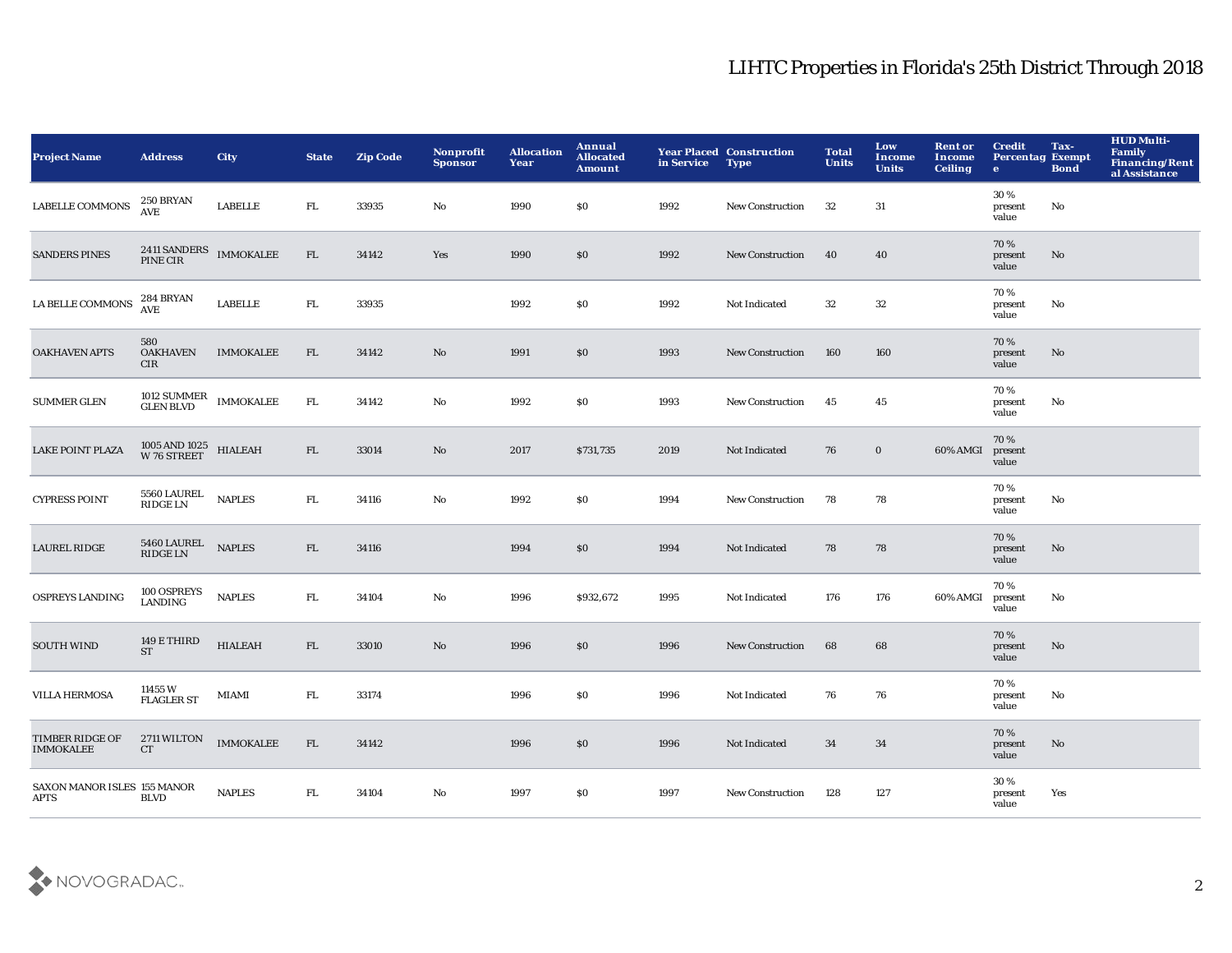| <b>Project Name</b>                          | <b>Address</b>                                    | <b>City</b>    | <b>State</b> | <b>Zip Code</b> | Nonprofit<br><b>Sponsor</b> | <b>Allocation</b><br>Year | Annual<br><b>Allocated</b><br><b>Amount</b> | in Service | <b>Year Placed Construction</b><br><b>Type</b> | <b>Total</b><br><b>Units</b> | Low<br>Income<br><b>Units</b> | <b>Rent or</b><br><b>Income</b><br><b>Ceiling</b> | <b>Credit</b><br><b>Percentag Exempt</b><br>$\mathbf{e}$ | Tax-<br><b>Bond</b> | <b>HUD Multi-</b><br><b>Family</b><br><b>Financing/Rent</b><br>al Assistance |
|----------------------------------------------|---------------------------------------------------|----------------|--------------|-----------------|-----------------------------|---------------------------|---------------------------------------------|------------|------------------------------------------------|------------------------------|-------------------------------|---------------------------------------------------|----------------------------------------------------------|---------------------|------------------------------------------------------------------------------|
| <b>VILLAS OF CAPRI</b>                       | 7725 TARA CIR NAPLES                              |                | FL           | 34104           | No                          | 1997                      | \$0                                         | 1997       | <b>New Construction</b>                        | 235                          | 235                           |                                                   | 30%<br>present<br>value                                  | Yes                 |                                                                              |
| SAXON MANOR ISLES 245 MANOR<br>APTS PHASE II | <b>BLVD</b>                                       | <b>NAPLES</b>  | ${\rm FL}$   | 34104           | $\mathbf{N}\mathbf{o}$      | 1999                      | $\$0$                                       | 1999       | New Construction                               | 124                          | 124                           |                                                   | 30%<br>present<br>value                                  | Yes                 |                                                                              |
| <b>MEADOW LAKES II</b>                       | 105 MANOR<br><b>BLVD</b>                          | <b>NAPLES</b>  | FL           | 34104           |                             | 1999                      | $\$0$                                       | 1999       | Not Indicated                                  | 124                          | 124                           |                                                   | 30%<br>present<br>value                                  | Yes                 |                                                                              |
| DORAL TERRACE                                | 10825 NW<br>50TH ST                               | <b>DORAL</b>   | FL.          | 33178           | No                          | 1998                      | \$0\$                                       | 2000       | New Construction                               | 256                          | 184                           |                                                   | 30%<br>present<br>value                                  | Yes                 |                                                                              |
| <b>SADDLEBROOK</b><br>VILLAGE                | 8625<br>SADDLEBROO NAPLES<br>K CIR                |                | FL           | 34104           | No                          | 2000                      | $\$0$                                       | 2000       | <b>New Construction</b>                        | 140                          | 140                           |                                                   | 30%<br>present<br>value                                  | Yes                 |                                                                              |
| <b>WHISTLER'S GREEN</b>                      | 4700<br>WHISTLERS<br><b>GREEN CIR</b>             | <b>NAPLES</b>  | FL.          | 34116           | No                          | 1999                      | \$0                                         | 2000       | <b>New Construction</b>                        | 168                          | 168                           |                                                   | 30 %<br>present<br>value                                 | Yes                 |                                                                              |
| <b>COUNTRY CLUB</b><br><b>VILLAS I</b>       | 6855 NW<br>179TH ST                               | <b>HIALEAH</b> | FL           | 33015           | No                          | 2002                      | \$0                                         | 2001       | <b>New Construction</b>                        | 216                          | 214                           |                                                   | 30 %<br>present<br>value                                 | Yes                 |                                                                              |
| <b>BRITTANY BAY</b>                          | 14820<br>TRIANGLE BAY NAPLES<br>DR                |                | FL.          | 34119           | No                          | 2003                      | S <sub>0</sub>                              | 2002       | New Construction                               | 182                          | 182                           |                                                   | 30%<br>present<br>value                                  | Yes                 |                                                                              |
| <b>COUNTRY CLUB</b><br><b>VILLAS II</b>      | $6855\,\mathrm{NW}$ MIAMI 179TH STREET $\,$ MIAMI |                | FL           | 33015           | No                          | 2003                      | \$763,161                                   | 2002       | <b>New Construction</b>                        | 214                          | 214                           | 60% AMGI                                          | 30 %<br>present<br>value                                 | Yes                 |                                                                              |
| <b>HERITAGE</b>                              | 4310<br>JEFFERSON LN NAPLES                       |                | ${\rm FL}$   | 34116           | No                          | 2001                      | $\$0$                                       | 2002       | <b>New Construction</b>                        | 320                          | 320                           |                                                   | 30%<br>present<br>value                                  | Yes                 |                                                                              |
| <b>MARBRISA</b>                              | 5200 NW 159<br><b>ST</b>                          | <b>HIALEAH</b> | FL           | 33018           | $\mathbf{N}\mathbf{o}$      | 2002                      | \$0                                         | 2002       | <b>New Construction</b>                        | 368                          | 368                           |                                                   | 30%<br>present<br>value                                  | Yes                 |                                                                              |
| <b>BRITTANY BAY II</b>                       | 14925<br>LIGHTHOUSE NAPLES<br>RD                  |                | FL.          | 34119           | No                          | 2004                      | \$0                                         | 2003       | New Construction                               | 208                          | 208                           |                                                   | 70%<br>present<br>value                                  | No                  |                                                                              |
| <b>NOAH'S LANDING</b>                        | 10555 NOAHS<br><b>CIR</b>                         | <b>NAPLES</b>  | FL           | 34116           | No                          | 2003                      | \$0                                         | 2003       | <b>New Construction</b>                        | 264                          | 262                           |                                                   | 30%<br>present<br>value                                  | Yes                 |                                                                              |